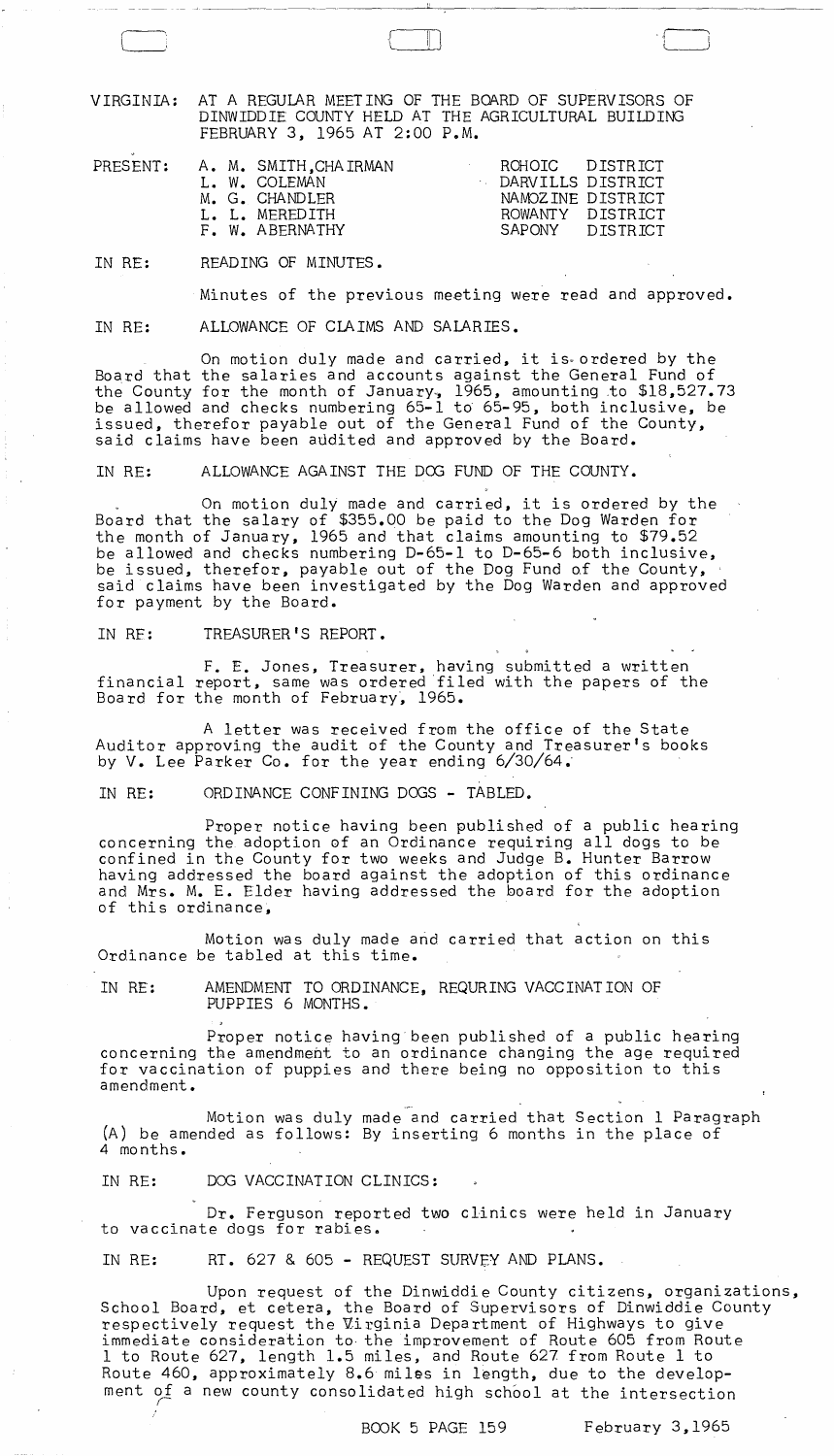Routes 661 and 627 and a colored consolidated high school and grade school on Route 1 adjacent to Route 605.

Due to the construction of these schools in these locations, the traffic volume will be tremendously increased and it is anticipated that approximately ten (10) busses will use Route 605 between Route 1 and Route 627, approximately twelve (12) busses will use Route 627 from Route 1 to Route 661, approximately ten (10) busses will use Route 627 from Route 661 to Route 613, and approximately six (6) busses will use Route 627 from Route 613 to Route 460. The above trips will be made twice each day. In this movement there will be approximately 1,500 students involved in this transportation. In addition, the traffic will increase due to extracurricular activities at these schools.

Therefore, the Board of Supervisors of Dinwiddie County requests the Virginia Department of Highways to initiate survey and plans and start a construction program on the requested routes as soon as possible and priority be given accordingly.

> 1. Route 627 from Route 1 to Route 661 2. Route 605 from Route 1 to Route 627 3. Route 627 from Route 661 to Route 613 4. Route 627 from Route 613 to Route 460

It is further understood by the Board of Supervisors that It is further dhoerstood by the board of supervisors that<br>it may be necessary that certain other work previously given consideration may have to be deferred due to this development.

IN RE: STREET LIGHTS: MT,PLEASANT SUBDIVISION.

.A petition from residents of Mt. Pleasant Subdivision was filed with the Board requesting installation of Street Lights but was not presented in the rush of business.

IN RE: RT. 40 THRU MCKENNEY, WEST.

It appearing to the Board that copies of the above titled resolution were mailed to the Commissioners of the Department of Highways and it further appearing that no action has been taken by the Highway Department on this resolution,

Motion was duly made and carried that the Clerk mail copies of the original resolution to our Resident Engineer requesting any assistance he may give to expedite this project,

Motion was further made that  $L_{\bullet}$  W. Coleman and F.W. Abernathy arrange to appear before the Highway Commissioners with any members of the Town of McKenney Councilmen, to request work on. this project.

IN RE: REQUEST TO PURCHASE PROPERTY FOR FARM BUREAU BUILDING.

Mr. William D. Allen appeared before the Board to request that the Board consider.selling a parcel of property on Rt. 627 to be used as the site for the Farm Bureau Office Building, which request was taken under advisement.

IN RE: ROBERT - RITCHIE - APPOINTED PLANNING COMMISSION.

Upon motion duly made and carried Robert Ritchie was appointed a member of the Planning Commission for a term of four (4) years.ending December 31,  $1968$   $12/s/(s)$ 

IN RE: CIVIL WAR MEMORIAL MARKER - FIVE FORKS.

ŋ

**L.** L. Meredith reported that the .Civil War Memorial Commission had ordered a memorial marker for Five Forks which would be erected before April 1, 1965.

IN RE: TECHNICAL SCHOOL RESOLUTION - BRUNSWICK COUNTY.

A resolution adopted by the Board of Supervisors of Brunswick County was received for consideration by this Board of a similar .resolution supporting the location of a Technical School for Southside Virginia near Alberta,Virginia which resolution was ordered filed by the Clerk for consideration at a later date.

ţ.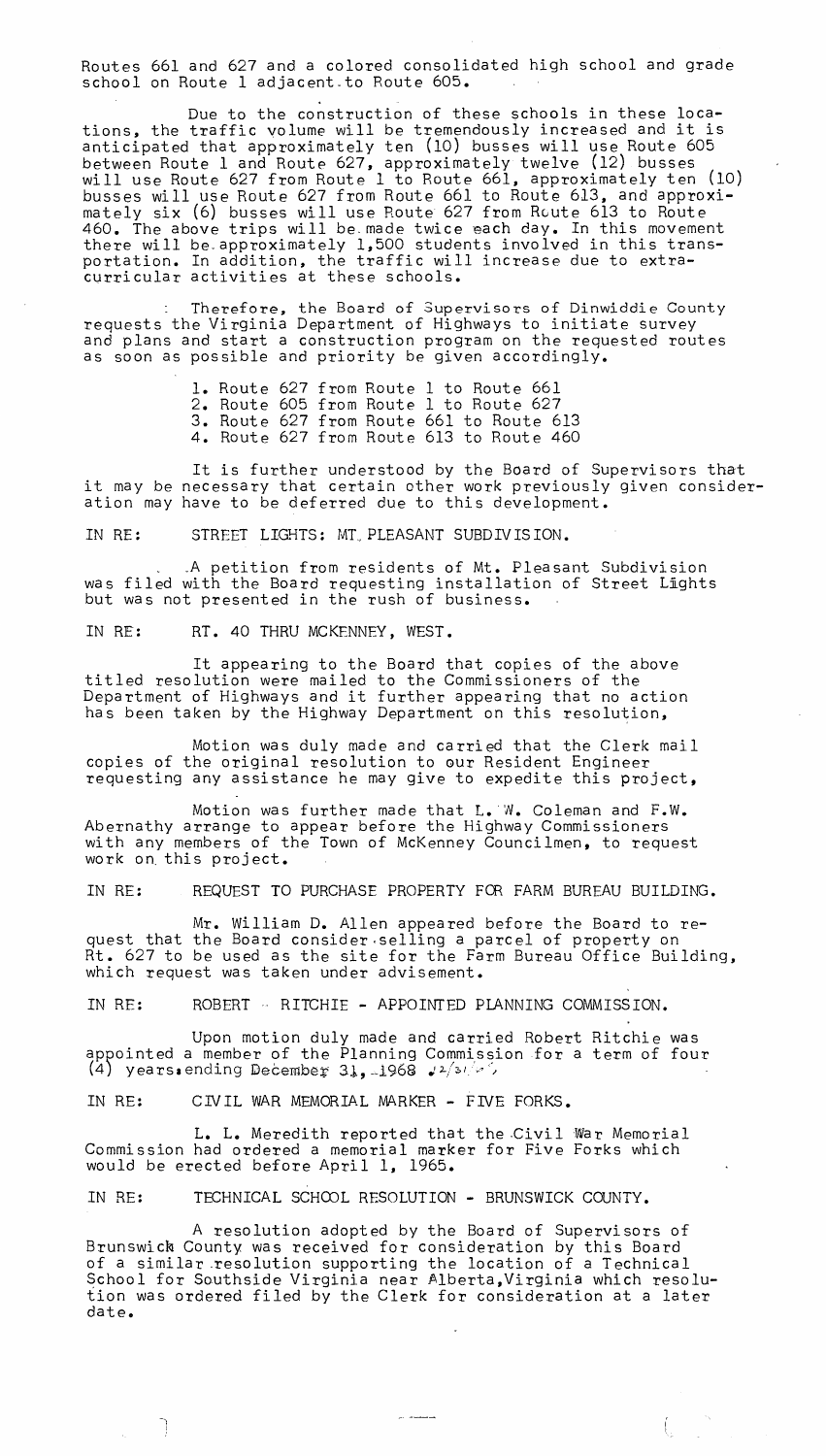IN RE: B. F. BEDWELL - COUNTY CONSTRUCTION INSPECTOR.

The Board having considered and approved specifications for construction of the Educational Building and,

- --------- -------------------- ~-~--------~----~--~------~-------

 $\boxed{\phantom{1}}$ 

It appearing that there will be the need of someone to inspect the construction of this building and,

B. F. Bedwell having agreed to do this work for the county,

Motion was duly made and carried that Mr. Bedwell be employed at the salary of \$100.00 per month retroactive to January 1, 1965 until the building is completed.

IN RE: BIDS REQUESTED FOR EDUCATION BUILDING.

Upon motion duly made and carried B~ F. Bedwell is instructed to secure bids for the construction of the Educational Building as per the approved specifications.

IN RE: COMMITTEE TO PLAN THE REMODELING -RENOVATION OF COURTHOJSE CLERK'S OFFICE AND CONSTRUCTION OF FINANCE BUILDING.

Upon motion duly made and carried the Judges of the County and Circuit Courts, the Superintendent of Schools and the Constitutional Officers are designated as a Committee to plan the remodeling, renovation of Courthouse, Clerk's Office and construction of Finance Building. This Committee to work with B.F. Bedwell, said plans to include long-range building needs.

IN RE: EXECUTIVE SECRETARY APPLICATIONS TO BE CONSIDERED.

After some discussion concerning the need of an Executive Secretary for the County,

Motion was duly made and carried that the Board consider applications at the March Board Meeting.

IN RE: REFERENDUM TO REMODEL COURTHOUSE BUILDING, CLERK'S OFFICE AND CONSTRUCT NEW OFFICE BUILDING AND JAIL.

It appearing to the Board that in order to carry out the proposed building program for a new jail,office building and remodel the courthouse and Clerk's Office it may be necessary to request the Circuit Court to call a referendum for a bond issue,

Motion was duly made and carried that the Commonwealth Attorney begin preparation of the proper papers.

IN RE: REQUEST FOR KITCHEN FACALITIES FOR AGRICULTURAL BUILDING.

Mrs. Maurice E. Elder requested on behalf of the Home Demonstration Clubs in the County that kitchen facalities be included in the building to be added to the Agricultural Building. The Board took this on consideration.

IN RE: APPROVAL OF PLATS:

The following plats were presented to the Board, discussed with the Resident Engineer and approved:

| Bobbie H. McCormick      | 3 acres    |
|--------------------------|------------|
| Herbert A. Phillingane   | l acre     |
| Jas. Lewis Stewart et ux | 1.30 acres |
| John R. Crichton et ux   | l acre     |
| Linwood X. Purvis et ux  | 2.10 acres |
| Homer E. Moore et ux     | $.83$ acre |
| Chas. Jones"Lacy Farm"   | 1 acre     |
| E. L. Clay et ux         | 1 acre     |
| Walter Hutcheson         | l acre     |

,-

with the second of the second of the second second second second second second second second second second second second second second second second second second second second second second second second second second sec